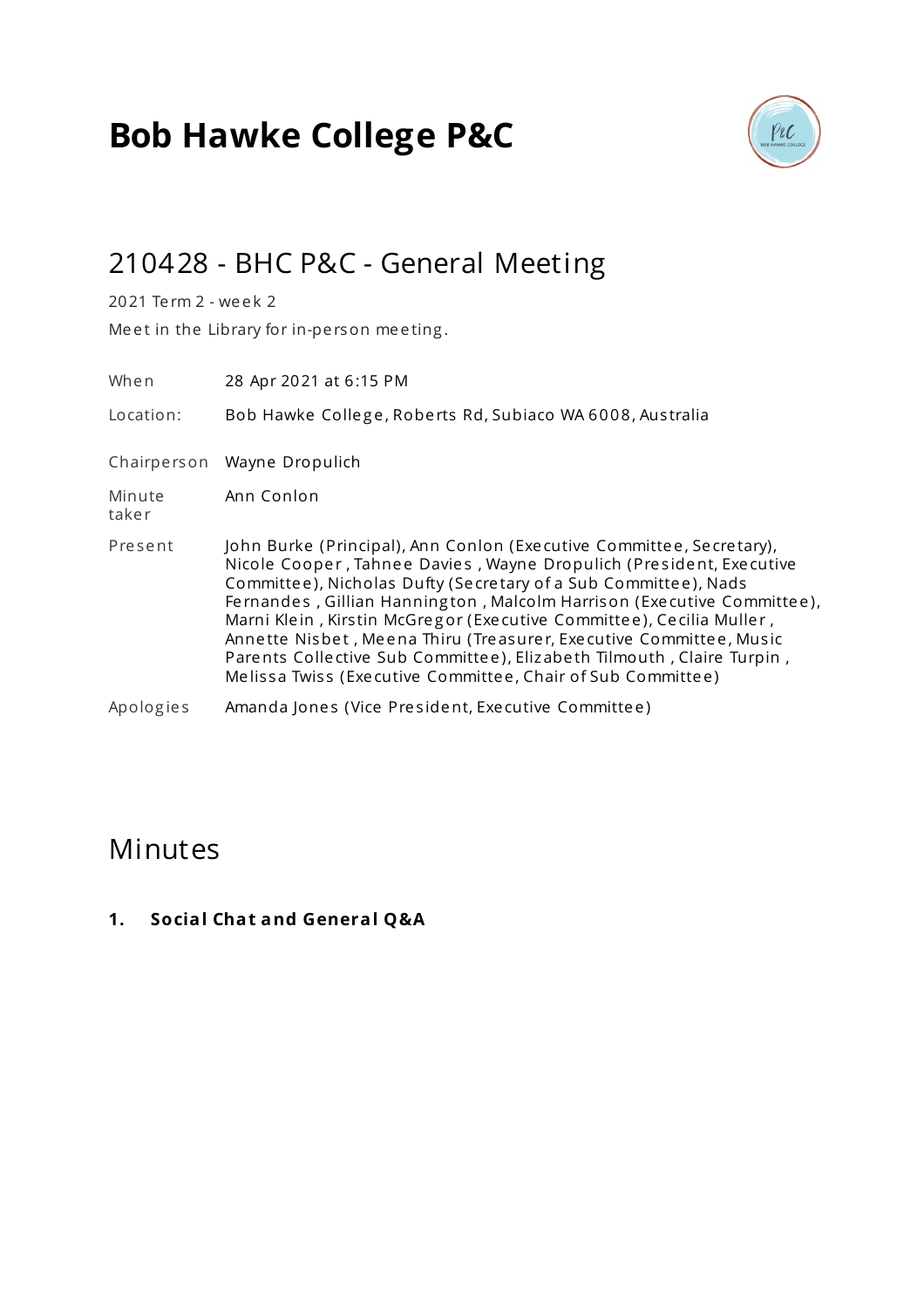#### **2. Introductory Remarks**

Be fore we begin, we would like to acknowledge the traditional custodians of the land we are meeting on, the Whadjuk people. We acknowledge and respect their continuing culture and the contribution they make to the life of this city and this re g ion.

We lcome to all the parents and new members, and especially to the students from the board who are attending this e vening .

We declare that there are sufficient financial members present to constitute a quorum for a General Meeting. We declare the General Meeting open at 6:31pm.

To everyone attending this meeting on line, we will pass the computer around to each person who speaks during the meeting.

(8 Zoom attendees (my apologies, but I didn't get the name of one person on zoom)

10 attending in person)

#### **3. Acceptance of Previous Minutes**

WD proposed a motion that the minutes of the previous General Meeting on March 17th be accepted as true and corre ct. Se conded by - Lys sa Motion Pas sed - **YES** 2021.03.17 Bobhawke PC Minutes DRAFT.pdf

**4 . Correspondence - In and Out**

No corre spondence in or out.

#### **5. P&C Presidents Report**

Nothing to report.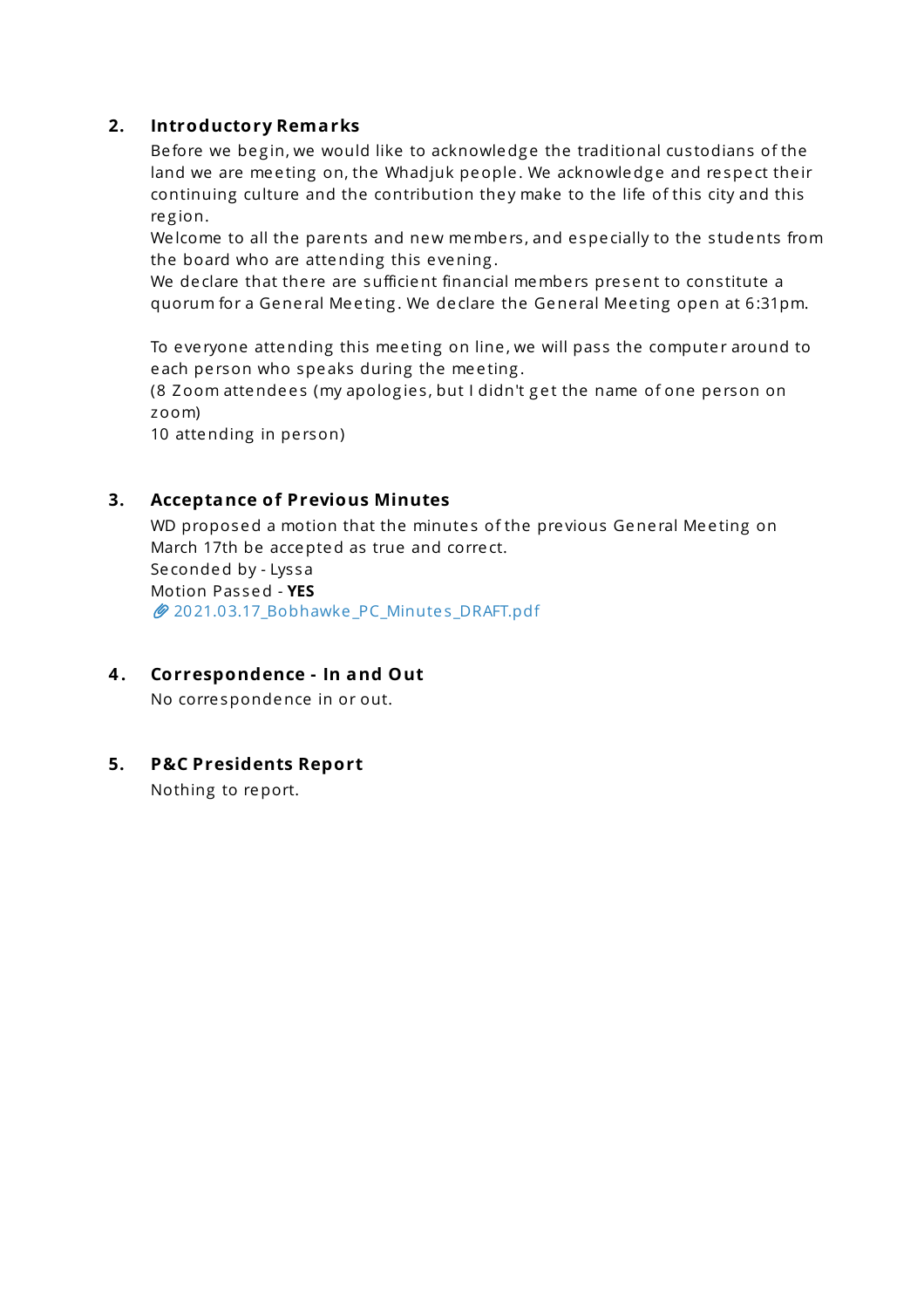#### **6 . School Board Report**

#### *BHC BOARD REPORT*

*For P&C Meeting*

### *28 April 2021*

• Board Elections were held last week with 14 candidates nominating for two parent representative positions. The new board members (plus one new staff board member) will be announced shortly and will be attending their first board meeting next week. Thank you to everyone who nominated for the board, it was an outstanding field of candidates and our college is very fortunate to have such a deep pool of talented people who want to contribute to their community. • At the last board meeting (in February), the Board spent some time reviewing the draft BHC 2020 Annual Report which will be published shortly.

• There has been some progress with the Railway Parade Children's Crossing, which will commence construction on Monday, 3 May 2021. Construction will take approximately a week. Once the crossing construction is completed, the Town of Cambridge will notify the WA Police Children's Cross Committee and they will engage a traffic warden to attend the crossing before and after school each day, hope fully by the middle of this te rm.

• The Bag Storage Working Group met for the fourth and final time last week and will be presenting a report with recommendations at next week's board meeting. Once the board and College Leadership Team have considered the re commendations, the College will make decisions about bag storage options and communicate those to the wider College community.

• The next Board meeting is Wednesday, 5 May at 6pm in the College Boardroom.

• The Board can be contacted via email at bobhawke colle g eboard@g mail.com. Tahnee Davies

Chair BHC Board

- Thanks to all who nominated for the Board. Two people have been selected, announcement goes out from the school tomorrow.

The applicants were all quite excellent and the Board will approach a number of the candidates to act as consultants to Board

- Thanks to all the staff who have looked after our children crossing Railway road on way to s chool.

- Thanks to all on the Bag Storage Committee - acknowledged that it was a time consuming job.

BHC\_Board\_Report\_for\_P\_C\_28\_April\_2021.pdf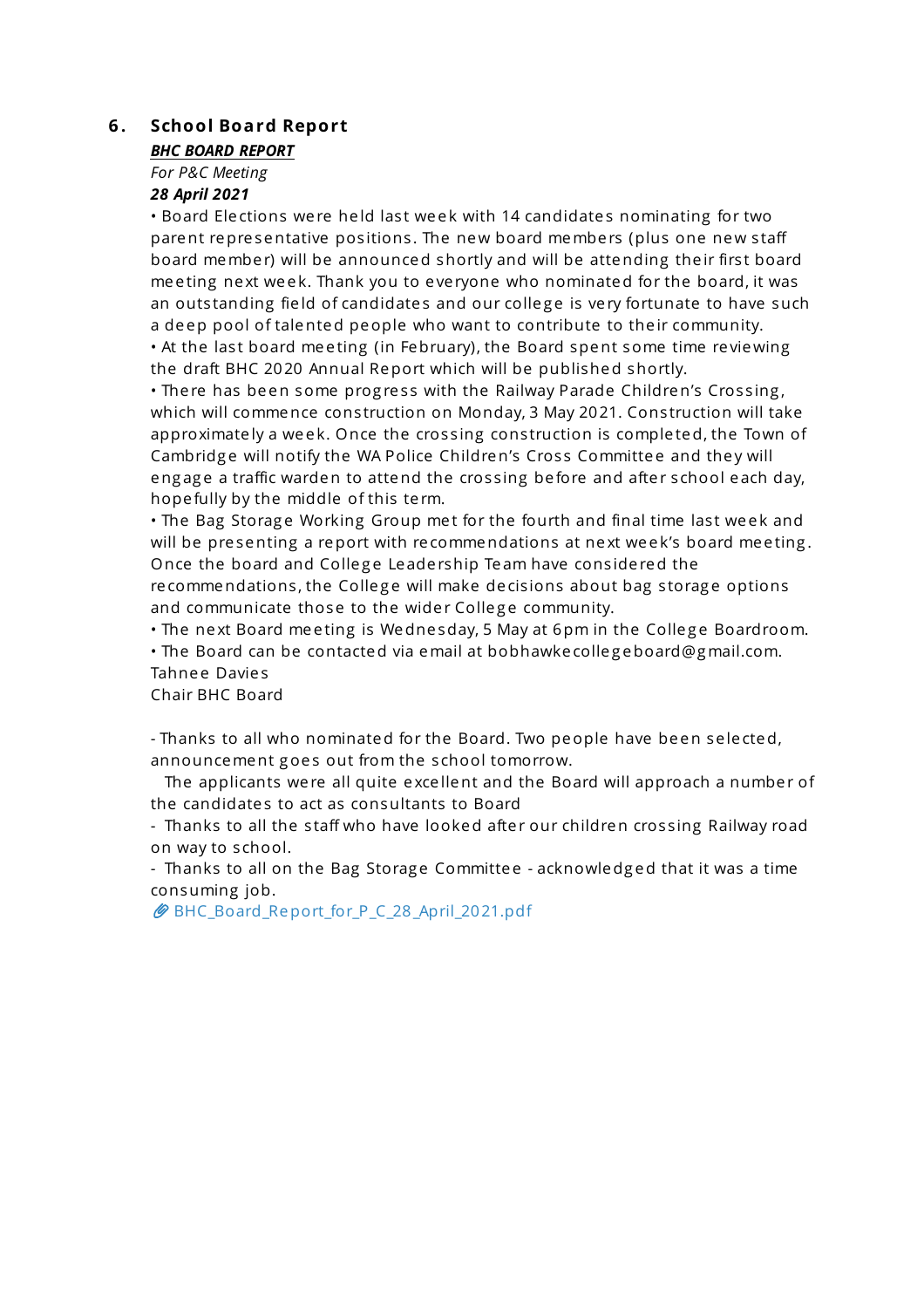#### **7 . T reasurer's Report**

Waiting for the P&C money from the school. Had some expenses to pay - TidyHQ and reimbursement for the school picnic last te rm.

Currently bank balance \$3,167.02

Meena - Propose a motion to get approval for WACCSO fees, due soon. Probably under \$500. Wayne se conded Motion pas sed - **YES**

Also pay for Zoom subscription, which was approved last time. Me ena also proposed e a motion to s chool to provide an update to the P&C of money from voluntary contributions by week 9 of the term Wayne se conded Motion pas sed - **YES**

JB - BHC will provide a report of ne eds for the s chool that the P&C can cons ide r for acquis ition

**BHC\_P\_C\_Treasure r's\_Rep\_Term\_2A.pdf** 

#### **8. Principals Report**

**Principal Update**

*P&C Meeting Wednesday 28 April 2021* Items

#### **1. S o d Turning**

The Premier, Mark McGowan, The Minister for Education, Sue Ellery, and the new Member for Nedlands, Dr Katrina Stratton, joined our College community on Tuesday 20 April for a sod-turning event to mark the commencement of Stage II.

#### **2. S tag e II Pro g ress**

Asphalt poured for the s ix e xte rnal courts 20 April

Foundation piling e as te rn end Stag e II poured ove r the holiday pe riod

#### **3. Bag S to rag e Wo rking Gro up**

The final meeting of the Bag Storage Working Group occurred on 21 March. A report with recommendations to the Principal is pending. Estimated release Week four Te rm 2.

#### **4. S eco nd Lang uag e 2022**

We would like parent input into this process via a survey, but it is important to note that Italian is likely to be the only Language taught to students in Year 8 & 9 in 2022. To access the survey, please follow the following URL

https ://www.surve ymonke y.com/r/S27XXPR . The surve y will close on 30 April 2021. **5. Parent Survey**

#### The National School Improvement Parent & Caregiver Survey (PaCS) will be sent to parents in the coming weeks. The PaCS will provide feedback to the College about a range of elements of College operations, including communication, the learning environment and the level of support for students.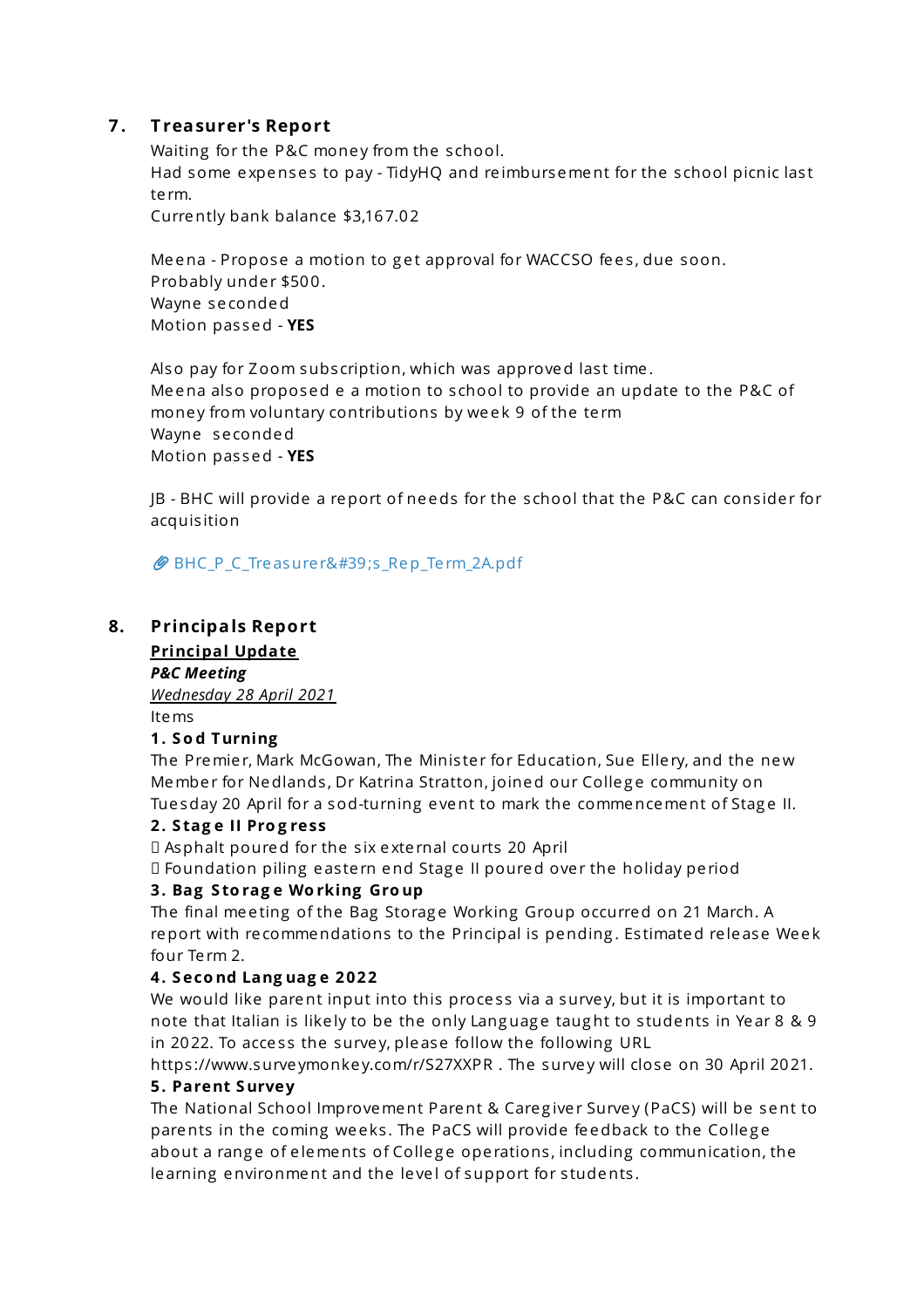#### **6. CREW Pro g ram Term 2/Healthy Relatio nship Pro g ram**

The CREW program for both Year 7 & 8 will focus on the themes of Empathy and Success & Failure this term. In addition, Year 8, students will participate in Healthy Relationship program, facilitated by social-emotional learning professionals. The program will examine the challenges of being an adolescent in 2021, and the questions that are currently being raised about gender relationships our contemporary socie ty.

#### **7. Impo rtant Dates**

29 April Inte rs chool Cros s Country - **POS TPONED**

6 May Study Hacks Parent Session

11 May NAPLAN Commences - 3 weeks (will be some disruption to the school. Does provide data about how the school is travelling)

#### *MENTIONED AT MEETING*

Strong interest of media in proposed rooftop garden!!

6 courts de live red by environmental se rvice s . Anticipate will finish end of May . Hope fully courts will be re ady then as children haven't had a court to play on for a long time .

Phys Ed has not been compromised but will be great to have more breakout space .

DoF has provided an e xtra s taff membe r to facilitate s tudent supe rvis ion.

Italian language - looked at from all angles when selecting a language for the first year of the school, Italian was ahead of other languages fro various perspectives, such as e conomic/cultural/ATAR...

The 2nd language to be offered is likely to be a language from the region. It was raised as to whether Noongyar language would be a possibility But there is no pathway for Noongyar to be taught as a language in the curriculum.

There is not teaching of aboriginal history in the curriculum which is shameful. The school is working on addressing that.

**Claire** - how long is a language compulsory

**Jo hn** - up to ye ar 9.

**Lyssa** - not happy to have the students doing Italian longer. Italian (in her particular case) has been studied for 10 years. Would like to not do any language rather than do one that is disliked intensely. Can the school offer any other option so children such as a study period?

John-languages not taught well in WA. Doing the best that can be done. Don't want children to suffer through it, but it is a work in progress. If offer option to do something else, then the language course would decline. Don't want that to happen

*Gender relationships & inclusion* - ne ed to be re spe ctful. Some facilitators coming in to work with the students, especially supporting those students who might be questioning their gender development. This will be run through Crew and the students take ownership on their interaction with each other.

**Cecilia** - is this Gender relationships and inclusion programme going to be ong oing ? Up to ye ar 12?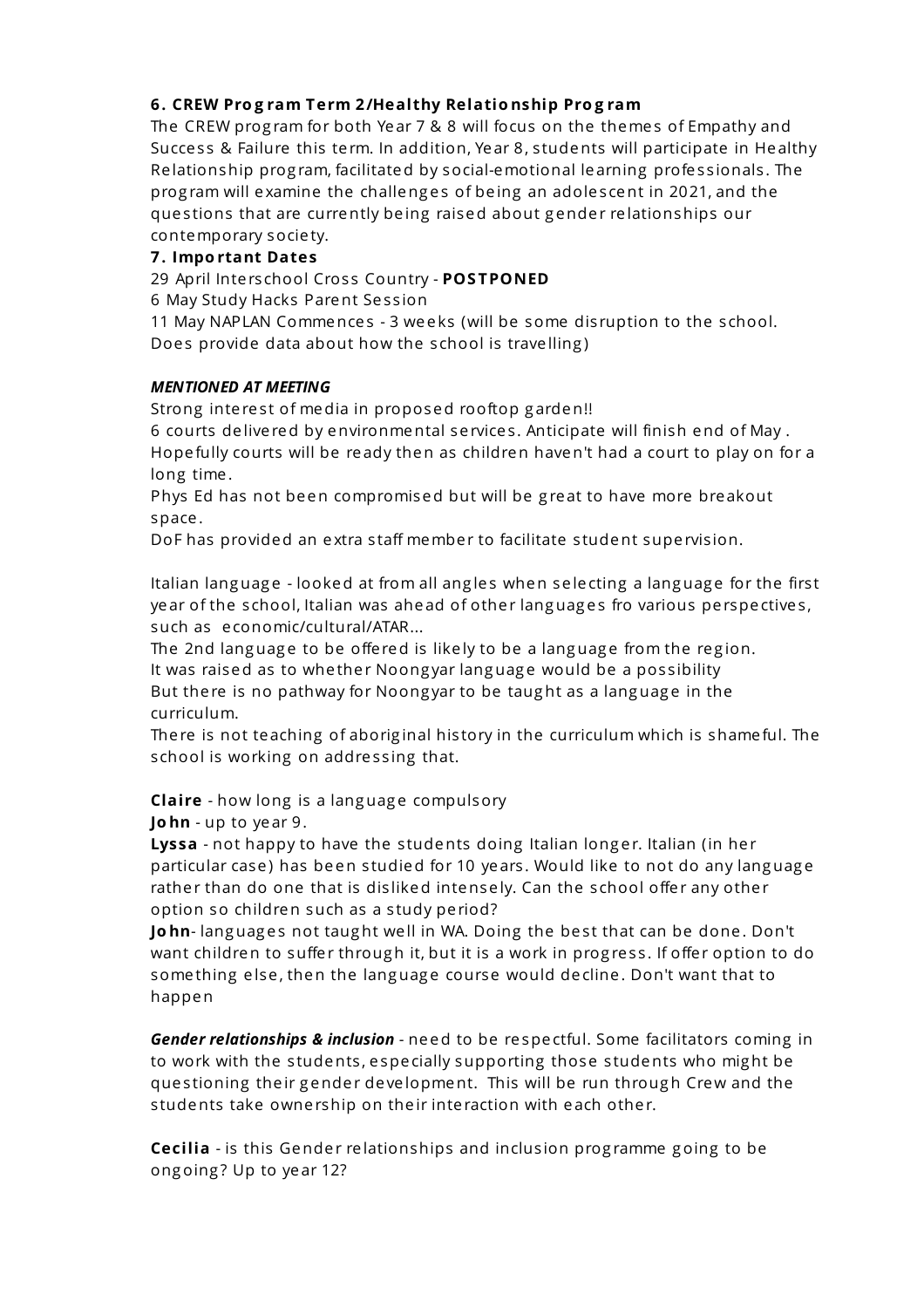John - yes. will have health ed curriculum deliver part of this, but Crew will also cove r

Yr 7-9 curriculum for social and emotional development and will be eviewed later for Yrs 10-12

External provider to facilitate Study Hacks presentation. Mal - not able to get tickets to presentation **Nicole** - Email the school to get on the waitlist for presentation. The school is communicating with the presenter to get them to do a second day.

**Annette** - pointed out that there are some questions on line 1. Naplan online - JB: thoug ht BHC had a bandwidth of 200mg , but was not the case. Various issues, from Telstra and newer machines (yr 7s), but dealing with them.

2. WiFi up to speed, should be better for everyone now

**John** - the school is literally working through the issues one at a time.

**Wayne** - do we have a date for parent-teacher interviews? And format? **John** - same format as last year. Date coming up in next school update. Will consider feedback from parent body.

**Zo o m questio n** - how long the parent/crew te ache r me e ting las ts **Jo hn** - 15mins

**Zoom question** - have you tested the software for Naplan **Jo hn** - Ye s , all works Principal\_P\_C\_Update \_28\_04.pdf

**Decisio n**

#### **9 . Sub-Committee Reports - hig hlig hts only**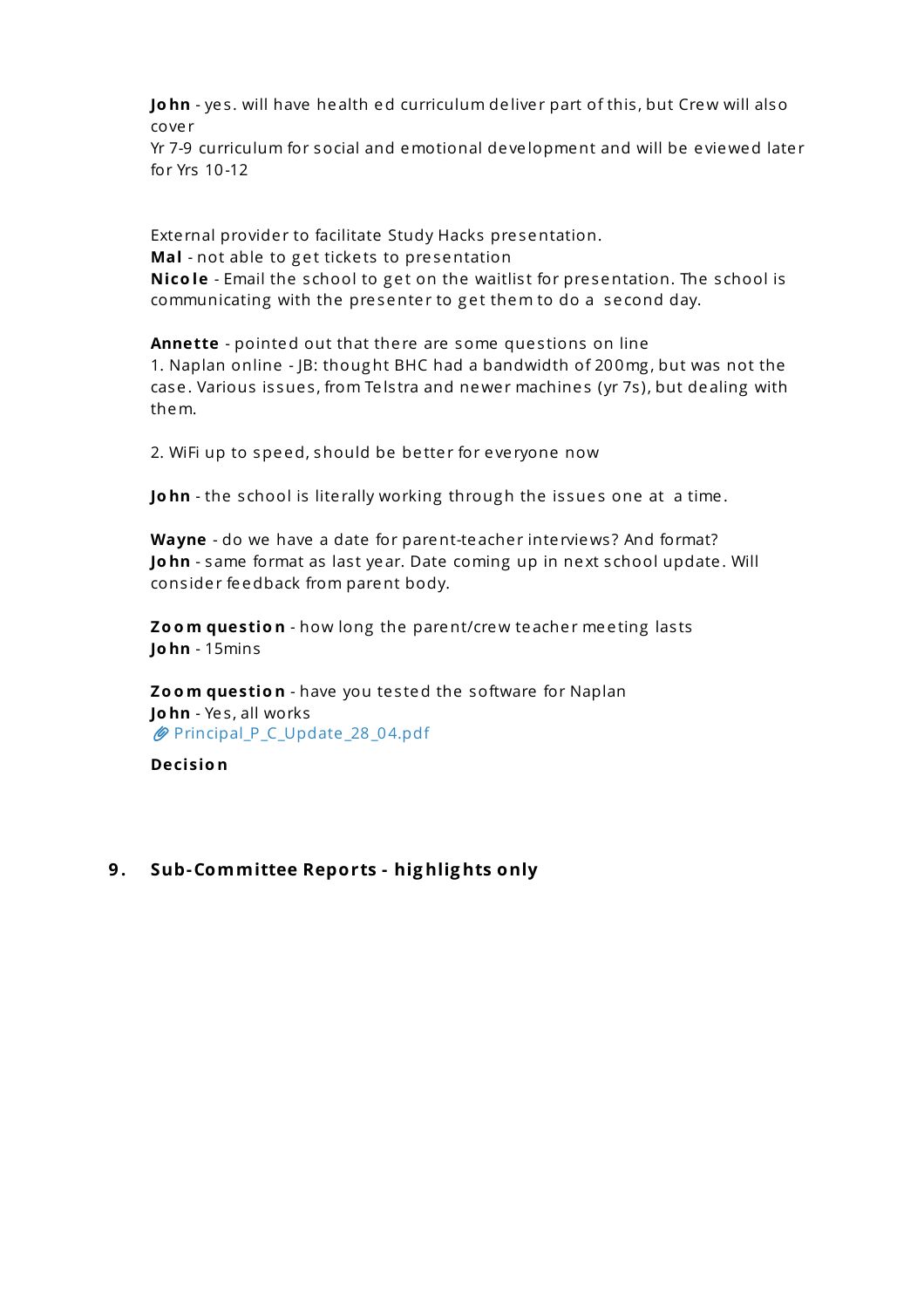#### **9 .1. Events**

COLOUR RUN - meeting with Michelle from BHC this week to establish if there is time/opportunity for the event in 2021

ADULTS NIGHT OUT - start planning this event. Greek theme suggested (Greek food and dress up). Will require funds for organisation. Event to be cost neutral, funded from ticket and alcohol sales. Disco Bingo suggested. *Motion* - \$1000 from P&C to start booking caterers, apply for permits... To be re turned with sale of ticke ts . Wayne se conded *Passed* - **YES**

Saturday - 28 August suggested for parent evening (Malcolm points out the same day as FP day out). Date can be re viewed.

*Note: All activities are dependant on current and continuing COVID*

*situation*

*Cookie Dough - buy online. Runs May (dates to be decided, looking at early May). Ready for July school holidays.*

**Decisio n**

#### **9 .2. Music Parents Collective**

### *Report for MPC April 2021 (read out by Ann Conlon)*

*Events planned for Term 2*

11 June WASO Concert excursion (day time Concert Hall). All students 17 June Semester One Concert (Bob Hawke College Sports Hall). All s tudents

28 June Opus Concert (Concert Hall). Wind Orchestra 1 & 2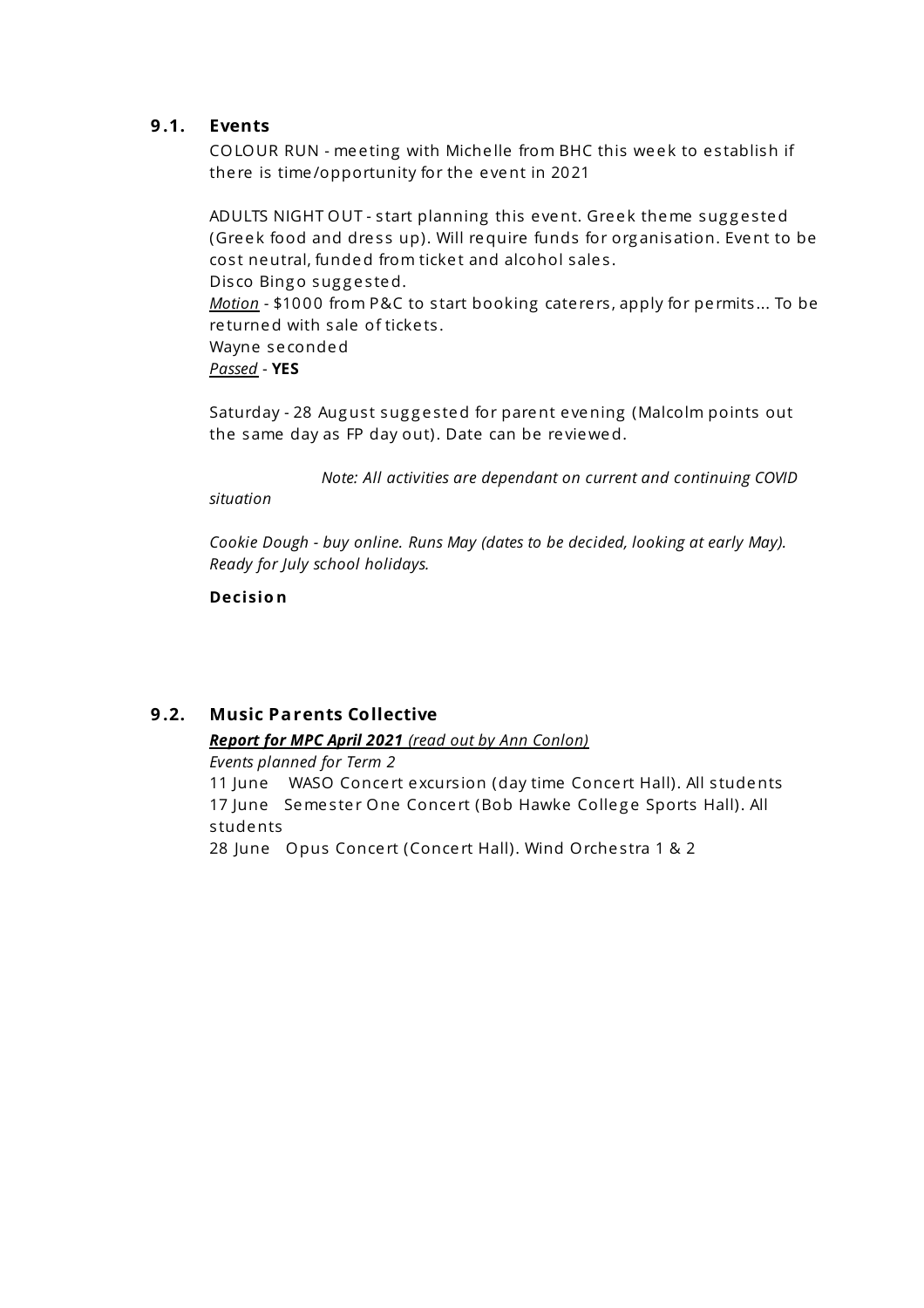#### **9 .3. Social Media**

#### *Sub-Committee: Social Media/Communications Date: 21 April 2021*

*Prepared by: Cecilia Muller*

• We have 560 members in the Facebook Group +10 new members since March 2021

• Engagement has dropped, less posts at the moment

• Agenda item: Any additional volunteers interested in joining the Social Media sub-committee? Feel free to join, Cecilia would love your help

**Wayne** - had a few posts that have not been approved. Mostly not the corre ct forum for the is sue at hand. Dire cted towards s chool whe re appropriate

**John** - last school news letter had some information about the direction to take to speak with the school, flowchart included in newsletter.

Marni - possible for that flow chart to be on Compass **Nicole** - will all be in Compass under School Documentation

Social Media Report BHC 28 May.pdf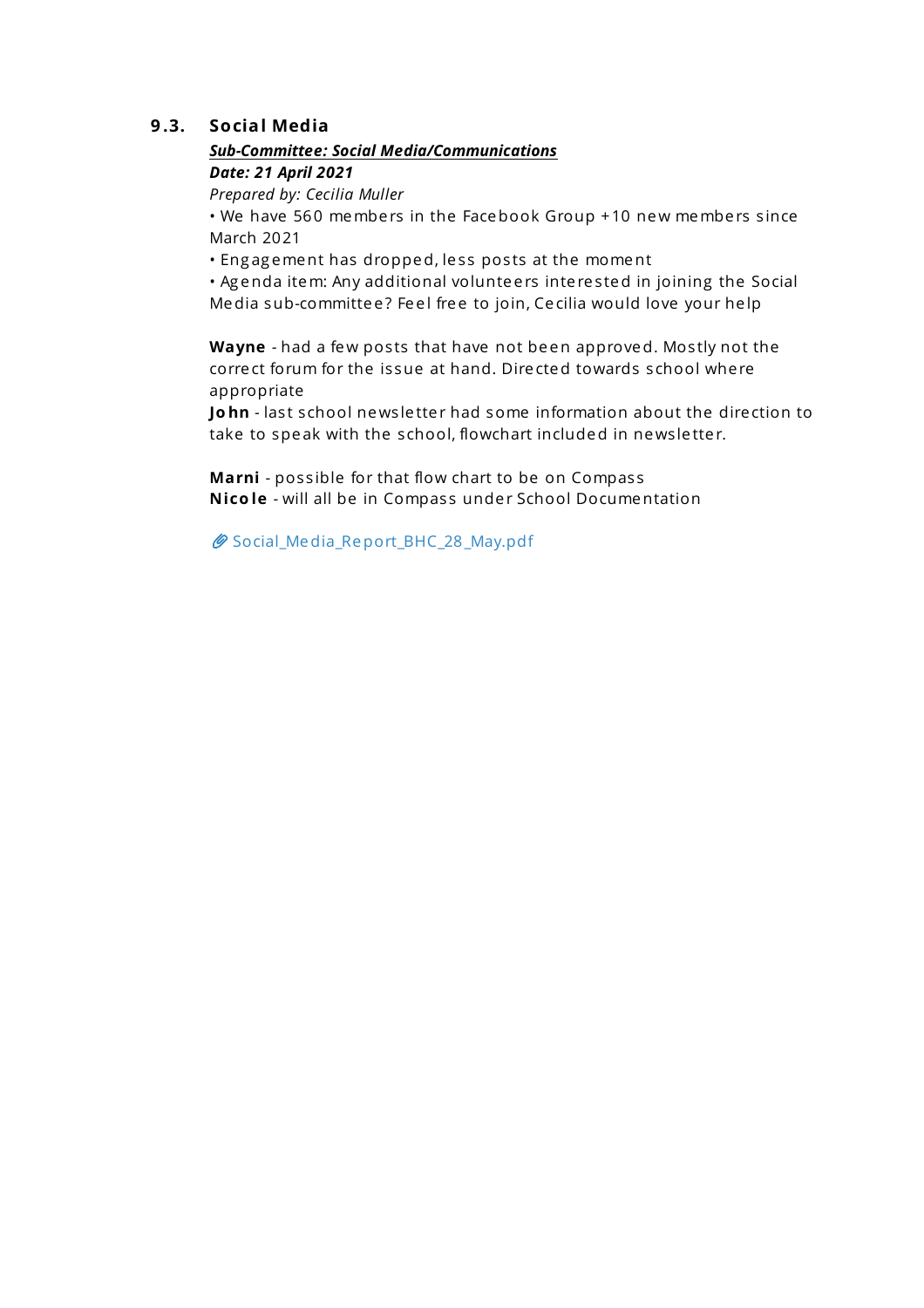#### **9 .4 . Fathering Project**

Fathe ring Proje ct report

One Dads and father figures event held last term (Subi Hotel) with a good turnout.

This term we are having 2 events. Dads and father figures and the kids are going for a walk/hike in the bush at Martin (Ruston Road) weekend of 8/05/2021.

Dads and father figures event for the term is to be determined and will be announce in the next few weeks. Date will be Saturday 29/05/2021.

Events for the rest of the year have a nominated date as per table below:

Te rm 1 Te rm 2 Te rm 3 Te rm 4 6/02/2021 24/04/2021 24/07/2021 16/10/2021 13/02/2021 1/05/2021 31/07/2021 23/10/2021 20/02/2021 **8/05/2021 7/08/2021 30/10/2021** 27/02/2021 15/05/2021 14/08/2021 6/11/2021 6/03/2021 22/05/2021 21/08/2021 13/11/2021 13/03/2021 *29/05/2021 28/08/2021 20/11/2021 20/03/2021* 5/06/2021 4/09/2021 27/11/2021 27/03/2021 12/06/2021 11/09/2021 4/12/2021 3/04/2021 19/06/2021 18/09/2021 11/12/2021 26/06/2021 25/09/2021 18/12/2021 3/07/2021

#### **Fathers and Children**

*Fathers only, Saturdays*

Future events and name of group to be determined at the next event. More gentlemen added to the WhatAp group. Whats up QR code below:

Was the May 8th event put on FB? **Marni** - how many dads uptaking the hike /e vents . What's the s tats for dadson/dad-daug hte r?

**Mal** - e arly days ye t, too e arly to say

Wayne - a great evening at Subi, good to meet other dads. Cross section of dads with daughters and sons. Good opportunity to talk to people may not always get an opportunity to talk to.

**Zo o m questio n** - Has BHC g ot any plans to do a 'Touch Base with how new students are doing at High School', gets sent out to parents end of term 1?

John - crew teacher-student catch up. Plus Celebrate Learning Day.

**Zoom** Annette-just raising the point that she has received parents fe edback that not thrilled with the Crew -Parent me e ting **Jo hn** - accept and appre ciate all fe edback

Fathe ring \_Proje ct\_report\_April.pdf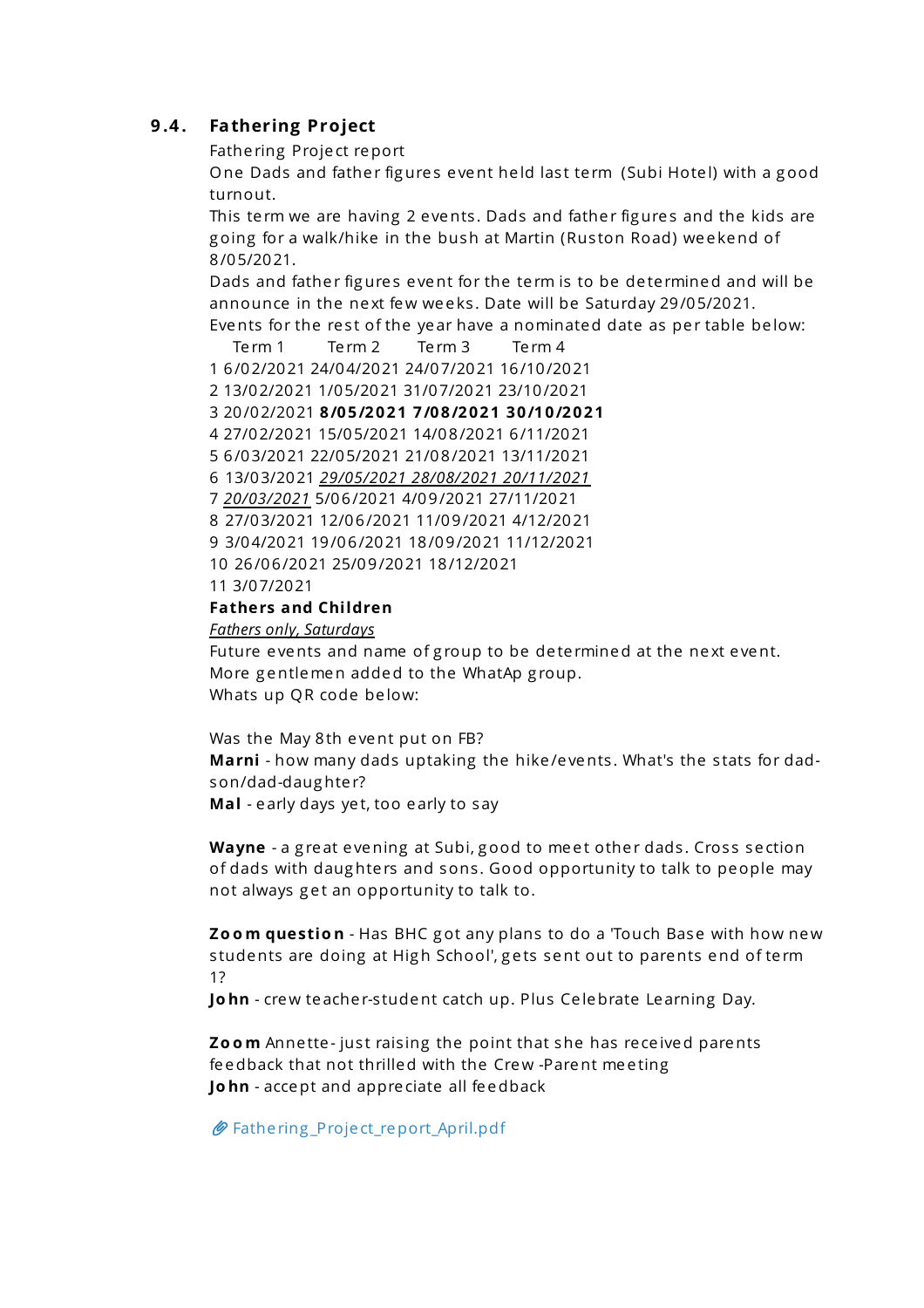#### **10 . Business Arising and General Business**

#### **10 .1. Financial Commitments**

Pre viously discussed in meeting.

#### **10 .2. Parent Eng ag ement**

Previously discussed in meeting.

#### **11. Next Meeting - T erm 2, week 7 , Wednesday, June 2**

The next meeting for 2021 will be held Week 7, Term 2, Wednesday, June 2

End of me e ting 7:52pm

*End of minutes. Summary of matters arising are tabled on the following page.*